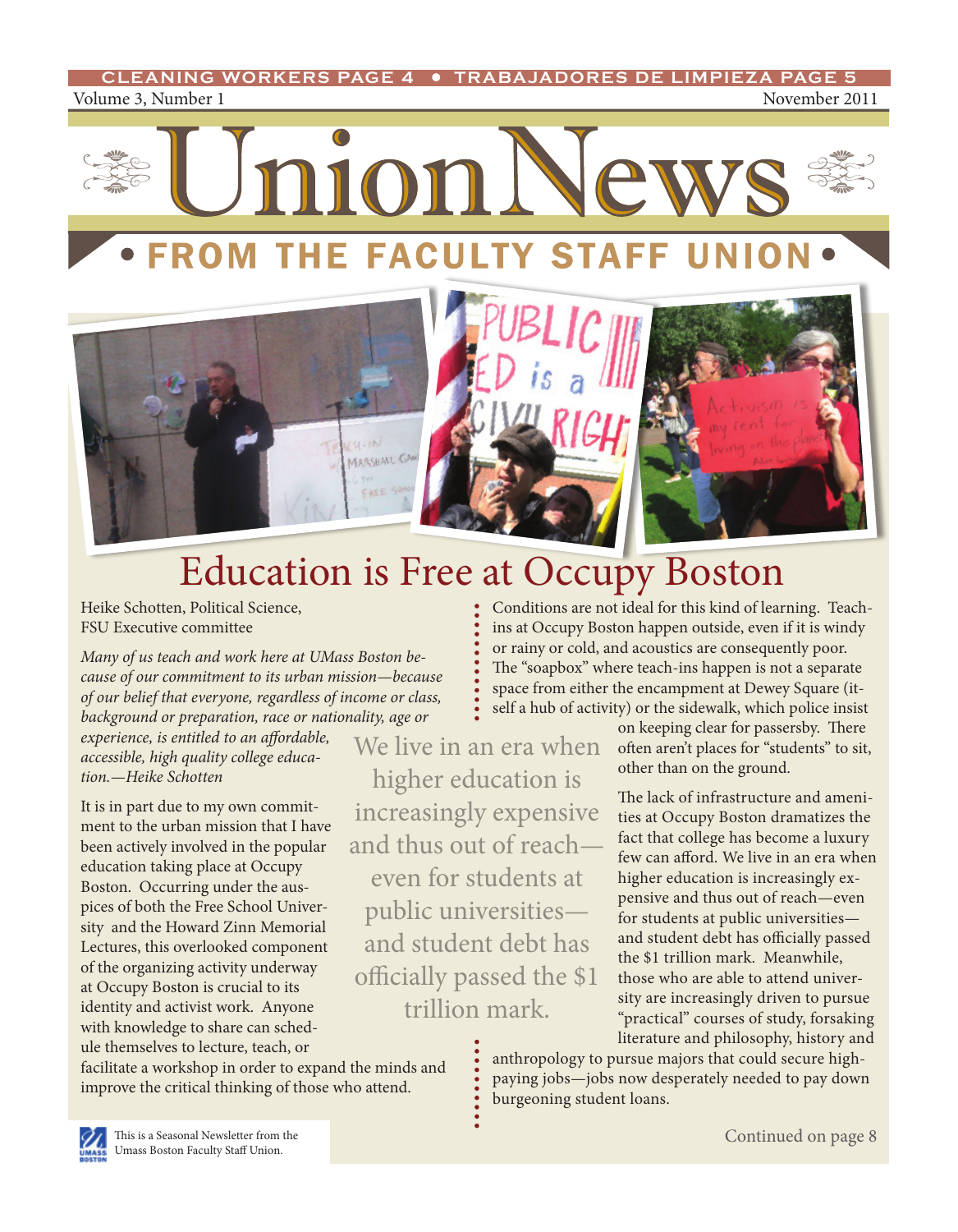#### *Dear Colleagues,*

Welcome to the 5th issue of Union News. It's full of information you need to know, gathered and written by our UMB colleagues. As always, let us know your thoughts about anything you read here.

#### **Boston Campus Issues: Bargaining**

We start bargaining our new contract in January. I hope you've seen and responded to the bargaining survey we've sent out. The survey asks: what are the issues and concerns of most importance to you and what proposals do you want the FSU to put forward for bargaining? We will compile the results of the survey and use this information to help determine our bargaining positions.

At the present time we are negotiating with the UMass President's office about a new contract offer from the Governor. Our current contract has a "trigger" clause in it which awards us 6 months of retroactive pay increases if the state hits certain revenue targets in both Fiscal Year 2011 and Fiscal Year 2012. Other public sector unions have chosen to forgo these retroactive increases in favor of the new 2-year contract (FY 2013 and FY 2014) offered by the Governor which has 3.5% raises in each year. All the UMass unions are pushing the President's office to make this same offer to us. If they do, then you can decide which contract plan would be preferable. At the all-union meeting on campus on November 1st after a long discussion about this, many people wrote personal letters to President Caret asking him to treat us as fairly as other public sector workers have been treated, and put the Governor's offer on the table.

#### **Legislation: Pension Reform**

If you are interested in switching your pension system from the Optional Retirement Program (ORP) to the State Employees Retirement System (SERS), you need to know about the pension reform bill recently passed by the Massachusetts House and Senate. This bill includes an amendment which would allow public employees to move from one retirement system to the other. Many of us in public higher education have been working towards this victory for a long time. We've lobbied senators and representatives for their support; the MTA has also made this opportunity for members a priority. We are very grateful to all those who have worked towards rectifying these problems with our pension plans. The pension bill must still be reconciled by a joint House and Senate committee and have the support of the Governor. So, there may be more work to do before we're through.

There are valid reasons for this amendment. Many employees felt unfairly pressured to choose their pension system too quickly when they were first hired; some were influenced to choose the ORP (a defined contribution system), or were incorrectly told they had to join the ORP; while others made their decision prior to the change in the marriage laws. In all these cases, individuals might want to seriously consider moving to SERS, (a defined benefit system). If this amendment becomes law, we'll certainly provide useful information to help you decide whether to change systems or not. We'll keep you posted on the progress of the bill.

Regards,

Catherine Lynde

Catherine Lynde, Economics, FSU President

Salome [Skvrisky](#page-4-0) ................... page 5 [Unions and students](#page-5-0)  [must work together to](#page-5-0) 

**Contents** 

HEIKE SCHOTTEN...................... PAGE 1 Letter from the President CATHERINE LYNDE................... PAGE 2

[Amy Todd...................................](#page-2-0) page 3

[Dick cluster............................](#page-3-0) page 4 [Trabajadores De Limpieza](#page-4-0) 

[Education is Free](#page-0-0) [at Occupy Boston](#page-0-0)

Research [Supports](#page-2-0)  Small [Classes](#page-2-0)

[Cleaning Workers](#page-3-0) 

**BURDENED** 

**ABRUMADOS** 

[save Higher education](#page-5-0)  [Dorothy Shubow](#page-5-0) Nelsonpage 6

[Grievance](#page-6-0) Committee [Takes Tough](#page-6-0) Stand Michelle [Gallagher](#page-6-0)  [and Lorenzo Nencioli......](#page-6-0) page 7

Please send letters to the editor, comments, questions and suggestions to the Faculty Staff Union. [fsu@umb.edu,](mailto:fsu%40umb.edu?subject=comments) 617-287-6295

Union News is a publication of the Faculty Staff Union at UMass Boston.

Editor: Dorothy S. Nelson

Writers for this issue, November 2011: Dick Cluster, Michelle Gallagher, Catherine Lynde, Dorothy Nelson, Lorenzo Nencioli, Heike Schotten, Salome Skvrisky, Amy Todd.

Photographs by: Tom Ferguson, Heike Schotten and Amy Todd.

For past issues of Union News, a list of union officers, information about the union contract and other matters visit the website: [www.fsu.umb.edu](http://www.fsu.umb.edu)

Design by Raphael Brickman [www.raphaelbrickman.com.](http://www.raphaelbrickman.com)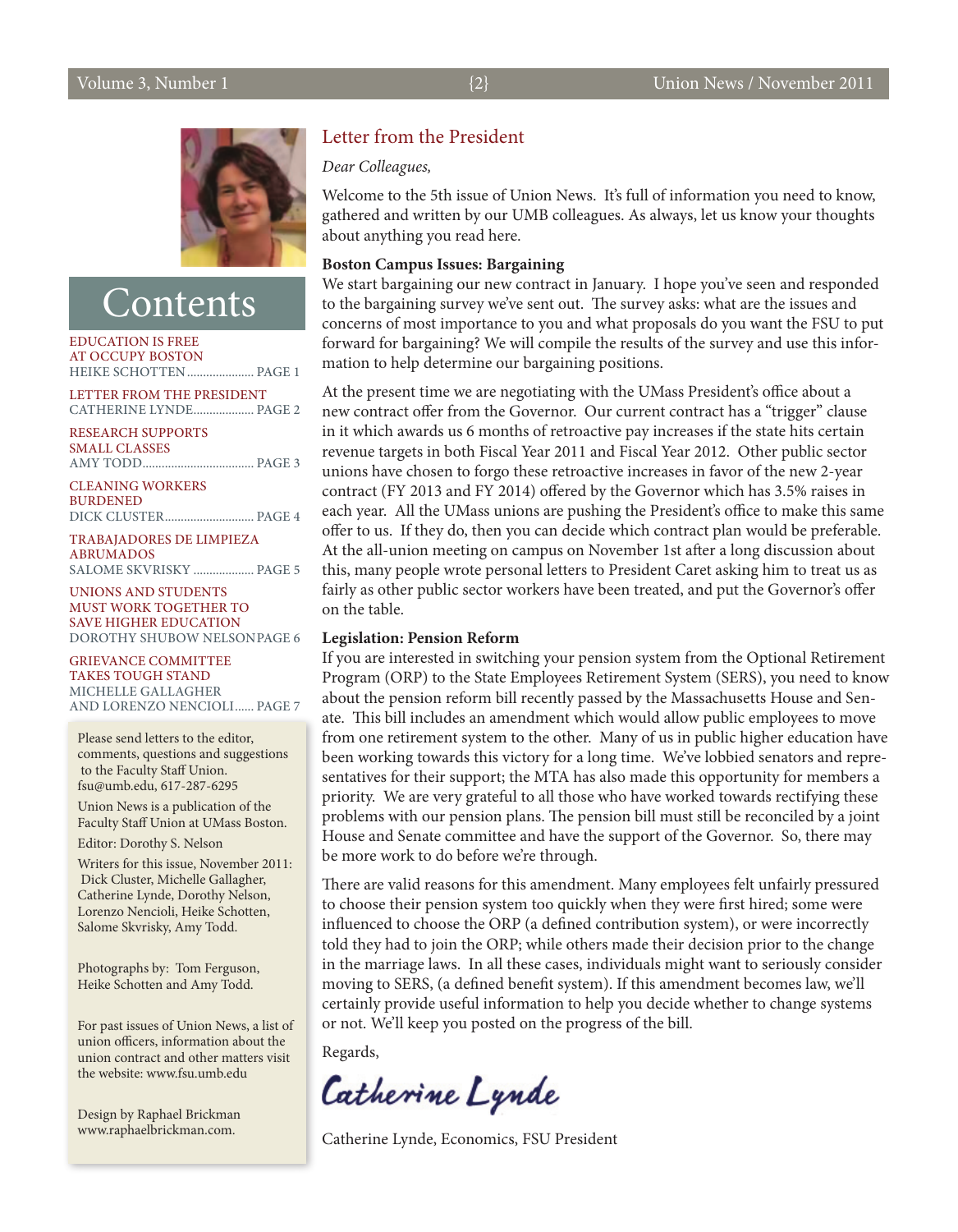## Defending small classes

#### <span id="page-2-0"></span>Amy Todd, *Anthropology*

Our College of Management boasts "classrooms that seat fewer than 40 students, not in lecture halls." Our honors program promises small classes to honors students. The University of Massachusetts website promotes our campus as a one where "students easily interact with professors because most teaching occurs in small class sizes." 30% of our classes have less than 20 students and only 5% have more than 50, positive contributions to our U.S. News and World Report rank. Any teacher can rattle off obvious problems that arise as class sizes increase. It gets harder to engage students in classroom discussion, there is less time to meet individually with students, there is less time to get to know their strengths and weaknesses, help them develop basic skills and mentor them as they plan their careers. The advantages of small classes seem obvious.

…factual recall may not be affected by large class size but complexity of discussion, problem-solving, critical thinking, long-term retention, and attitude toward the discipline suffer.

But the obvious is not highly valued in academia. When a group of concerned lecturers met with administrators in the spring, we were challenged to find scholarly research linking class size to quality of education. After sifting though the pseudo-research (for example, studies appearing in publications that receive advertising revenue from vendors of classroom technology) legitimate studies turn up in increasing numbers. Some of these have been reviewed by Joe Cuseo (2007) in the Journal of Faculty Development and John Zubizarreta (2009) in To Improve the Academy. While studies are based on different methodologies, certain themes emerge. For example, factual recall may not be affected by large class size but complexity of discussion, problem-solving, critical thinking, long-term retention, and attitude toward the discipline suffer. In a six-year study that controlled for instructor, course load and other variables, James Monks and Robert Schmidt (2010) report "unequivocally" negative consequences of "supersizing" classes at

a business school. Under explored in this body of research are the effects on teacher moral and job security.

Traditionally, class size at UMass/Boston has been small. Two developments on our campus, however, threaten class size. First is the growth of distance learning, since the virtual classroom has infinite seating capacity. Faculty may already notice fewer sections of certain courses being offered during winter and summer sessions, not because fewer students are taking these courses but because increasing student to teacher ratios in the asynchronous distance classroom is less costly than adding sections. The second development are the plans to create large lecture halls on campus, which will be accomplished by reconfiguring space in McCormack and Wheatley Halls and by constructing the first of up to three General Academic Buildings.

As a union, we will need to monitor developments in class size, both virtual and traditional, in order to develop a strategic response to what is likely to become an increasingly pressing issue.

### **The Delaware Study: Auditing "The Return on Investment" in Faculty**

*Institutions of higher education everywhere are trying to cut costs by reducing "expenditures per student credit hour." Nearly 600 colleges and universities have participated in the Delaware Study of Instructional Costs and Productivity. Institutions pay \$1,000 per year to participate in the Delaware Study, which is less a "study" than "a management tool for provosts, deans, and department chairs" to "benchmark teaching workloads, instructional costs and productivity, by academic discipline." The Delaware Study allows administrators to determine "the return on investment" in faculty. While UMass/Boston is not among the participants, UMass Amherst, UMass Lowell and all seven of our "aspirational peer institutions" are.*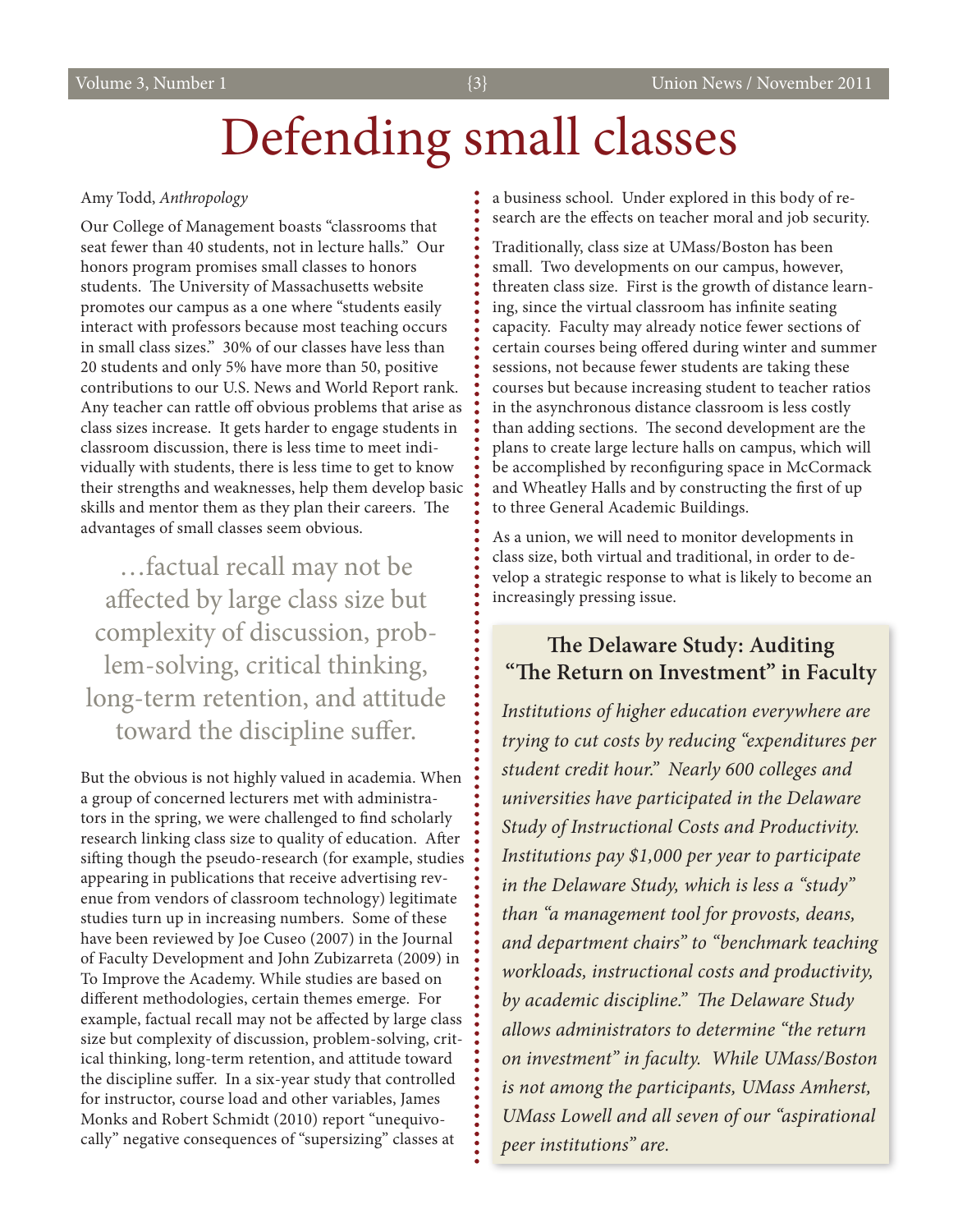### Cleaning Workers Burdened by Layoffs, Increased Work-load and Harassment

### <span id="page-3-0"></span>Dick Cluster, *Honors Program*

Cleaning workers are essential to the health of this campus. UMB contracts out this work to approximately thirty custodial employees of UGL-Unicco Service Company. The workers are represented by Service Employees International Union local 615 and covered by a collective bargaining agreement negotiated between SEIU, UMB and a consortium of such contractors in the Boston area. UNION NEWS spoke with some of the UMB cleaning workers and their union representative about the challenges they confront. The following comments from workers, who spoke anonymously for their own protection, have been translated into English.

*From 2008 or 2009, I'd say there has been a 75% change in our conditions, because many employees have been laid off. What I think happened was that the contract negotiated between the university and the new company, Unicco, was very low. I don't exactly single out either the company or UMass for blame, because the economy was very bad, but I think the university demanded a lower-cost contract, so the company needed to reduce personnel. Daytimes, where once there were more than twenty of us, now we're down to more like seven or eight in all the buildings. Only those of us with the most seniority are left, and that's what has protected us, because the union has defended our seniority and our benefits. But we've had a lot more to do, with the company treating us rather harshly, supervisors standing over us piling on more duties, saying do-this, do-that, more than anyone can accomplish in 8 hours. Where once we might have had three custodians in a building (plus those who clean the bathrooms, from building to building) now we're down to one. With previous companies the treatment was better, more understanding of the workers. With Unicco, especially lately, that has not been true.*

The university's outsourcing contract with Unicco began in 2009, when the previous contract with One Source expired and the UMB administration made the switch, presumably to the lowest bidder. Unicco agreed to rehire the same employees, but fewer of them. According to SEIU 615 rep Sergio Duenas, the total of members in the unit (full- and part-time, day and night) dropped from about forty to thirty or so at that time. Workers can remember a time under previous contractors, years ago, when the number was as high as fifty or sixty.

Tufts University, where cleaners are also represented by Local 615, made a similar switch to Unicco last summer, promising no adverse consequences to the workers, but in fact all had to reapply for their jobs and many have not been rehired. In an action in October, the Tufts workers marched on the university president's house to demand posting of these jobs for part-time members of the unit to apply for full-time status.

At UMB, long-time cleaning workers credit the union for preserving seniority, but also point out that faculty, staff, and students have defended their rights.

*Without Local 615, the companies would lay off cleaners every fifteen days so they didn't have to make anyone permanent, with rights and benefits. Also seniority defends the long-time workers from the company people hiring their* 



*friends and relatives, which has also occurred when they create openings. But as far as protection from the behavior of supervisors, support from students and professors and other staff has been very important.* 

*Especially when a new company or a new manager comes in, thinking they know how everything can and should be done, more than those of us who have been working here a long time. Like, 'you've been working* 

*such-and-such a shift in a certain building a long time, that's not how we do things, we're going to move* 

*everyone around, and if they don't want to accept that, they can leave.' Or 'you don't speak enough English, I'm going to replace you with someone who does.' There have been cases where professors protested, or program directors, or students have signed petitions defending the employees they're used to working with. These professors and students are people we've developed relationships with, we know what they want done in and around their offices, and how, and as far as language, we understand each other well enough. When professors, and students and staff have gone to the Facilities office to protest, the outsourcing company managers have backed down.*

Local 615's master collective bargaining agreement with the contractors' consortium expires next fall, in September 2012. UMB custodial workers will be counting on both their own union and support from other campus employees, local unions and students.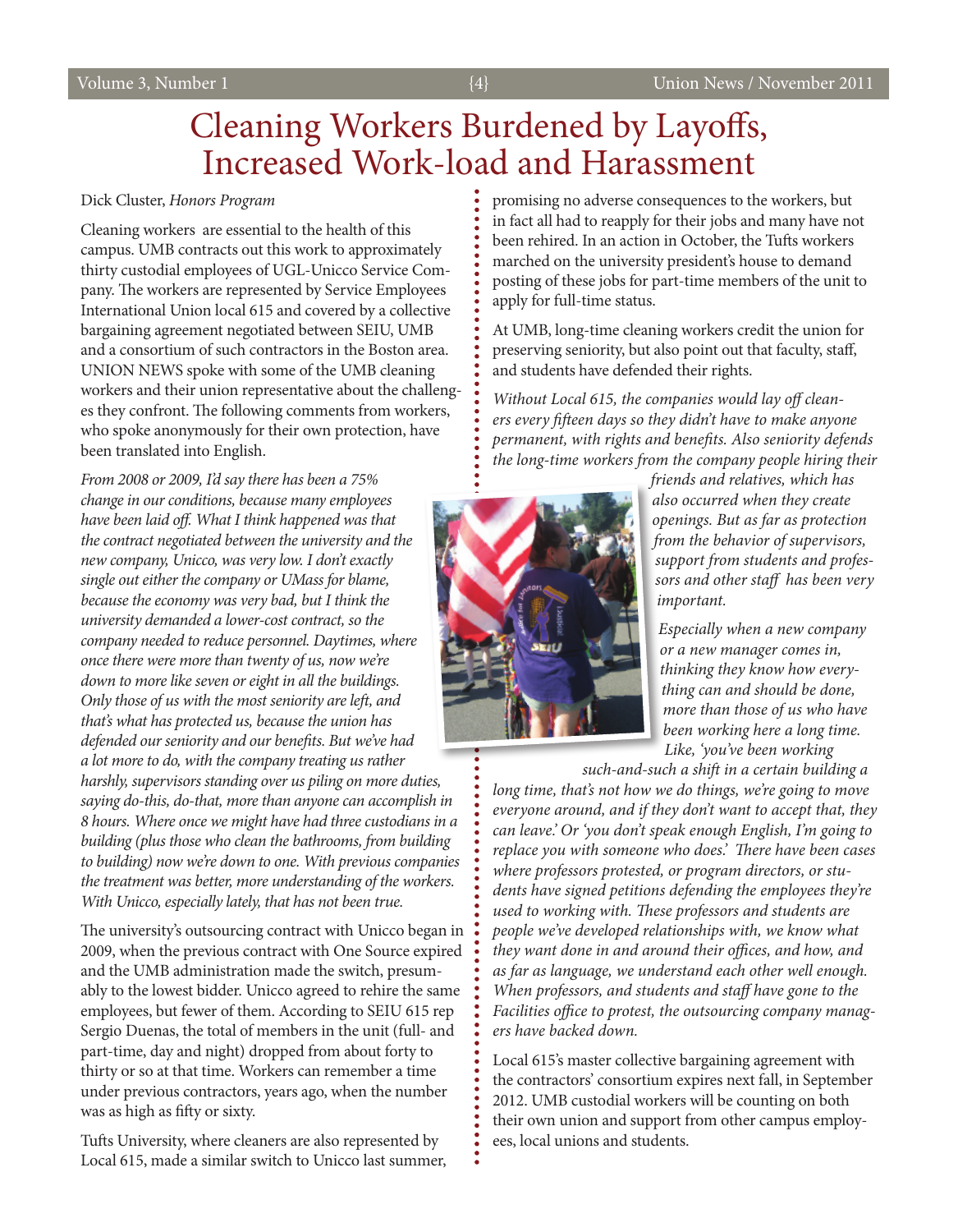### Trabajadores de limpieza abrumados por despidos, más trabajo y hostigamientos

#### <span id="page-4-0"></span>Salomé Skvirsky, *English*

Los trabajadores del servicio de limpieza son indispensables para mantener la salud general en la universidad. UMB emplea aproximadamente treinta personas de la empresa UGL-Unicco Service. Los trabajadores son representados por Service Employees International Union local 615 y están asegurados por la negociación de convenio entre SEIU, UMB, y el consorcio de contratistas en la región de Boston. UNION NEWS habló con algunos de los trabajadores de limpieza de UMB y su representante sindical sobre los desafíos que confrontan. Los comentarios de los trabajadores que hablaron anónimamente para evitar represalias y que fueron traducidos al ingles son los siguientes.

*Desde el 2008 o 2009, yo diría que nuestras condiciones han cambiado un 75% porque muchos empleados han sido despedidos. Lo que creo que pasó fue que el contrato negociado entre la universidad y la nueva compañía, Unicco, los sueldos eran muy bajos. Yo no voy a echarle la culpa ni a la compañía ni a la universidad porque la economía estaba muy mala, pero lo que si pienso es que la universidad exigió un contrato de costo demasiado bajo, por lo tanto la compañía tuvo que reducir el personal. Cuando en otra época, en el turno del día, había mas de veinte de nosotros, ahora somos a penas siete u ocho en todos los edificios. Solamente los [empleados] con mas longevidad están todavía, y eso es lo que nos ha protegido, porque el sindicato ha defendido nuestra jerarquía y nuestros beneficios. Pero hemos tenido que trabajar mucho mas duro que antes, la compañía nos trata con severidad, los supervisores constantemente nos dan mas tareas, diciéndonos hada esto, haga lo otro, mas que cualquier ser humano podría hacer en ocho horas. Cuando en otros tiempos teníamos tres conserjes (además de los que limpiaban los baños de los edificios), ahora contamos con uno solo. Con las compañías anteriores, el trato era mejor, había mas comprensión para los trabajadores. Con Unicco, especialmente últimamente, eso no ha sido cierto.*

El contrato con Unicco empezó en 2009, cuando el contrato anterior con One Source habia expirado y la administración de UMB hizo el cambio obviamente con una oferta mas baja. Unicco aceptó volver a contratar a los mismos empleados, pero no a todos. Según el representante Sergio Duenas de SEIU 615, el numero de miembros de la unidad (tiempo completo, tiempo parcial, día y noche) se redujo de cuarenta empleados a treinta aproximadamente. Los trabajadores se acuerdan que hace algunos anos los contratadotes anteriores rutinariamente tenían de cincuenta o sesenta trabajadores.

Tufts University, donde los conserjes también son representados por Local 615, realizó un cambio parecido al contratar a Unicco el verano pasado, y prometió que no habría adversas consecuencias por los cambio efectuados. Sin embargo, todos los trabajadores tuvieron que presentarse nuevamente y muchos no fueron contratados otra vez. En Octubre, en una acción de protesta los trabajadores marcharon hacia la casa del presidente de la universidad de Tufts para exigirle que permitiera que a los trabajadores de medio tiempo se les diera puestos de tiempo completo.

En UMB, los conserjes con longevidad le dan crédito al sindicato por la preservación de reglas de antigüedad, al mismo tiempo que señalan que los miembros de las facultades, los empleados universitarios, y los estudiantes han defendido sus derechos.

*Sin Local 615, las compañías despedirían trabajadores cada quince días para no tener que mantener a nadie como empleado permanente con derechos y beneficios. También, la regla de longevidad defiende a los trabajadores con antiguëdad contra la practica de la compañía de emplear a sus amigos o familiares y esto ha ocurrido cuando han habido puestos vacantes. Para parar el mal trato de los supervisores, el apoyo de estudiantes y profesores ha sido muy importante.*

*Especialmente cuando una nueva compañía o un gerente nuevo llega, piensa que sabe como las cosas pueden y deben ser hechas, mas que nosotros que han estado trabajando aquí por mucho tiempo. Dice "tu has estado trabajando por mucho tiempo el turno tal o cual en cierto edificio, pues esa no es la manera en que nosotros hacemos las cosas, vamos a cambiar todo de lugar, y si les gusta, pueden irse." O "tu no hablas suficiente ingles, voy a reemplazarte con alguien que si lo hable." Han habido casos en que los profesores se han quejado, los directores de programas y los estudiantes han firmado peticiones defendiendo a los empleados con los que están acostumbrados a trabajar. Estos profesores y estudiantes son personas que han establecido relaciones con nosotros, sabemos el trabajo que ellos quieren que hagamos en sus oficinas, y, en cuanto al idioma, nos entendemos suficientemente bien. Cuando los profesores, los estudiantes, y otros empleados de la universidad han ido a la oficina de "Facilites" a protestar, los administradores de la compañía han dado marcha atrás.*

El convenio entre Local 615 y el consorcio de contratistas caduca el próximo otoño, en Septiembre del 2012. Los conserjes de UMB cuentan con el apoyo de su propio sindicato y con el apoyo de los demás trabajadores de la universidad, el de los sindicatos locales, y el de los estudiantes.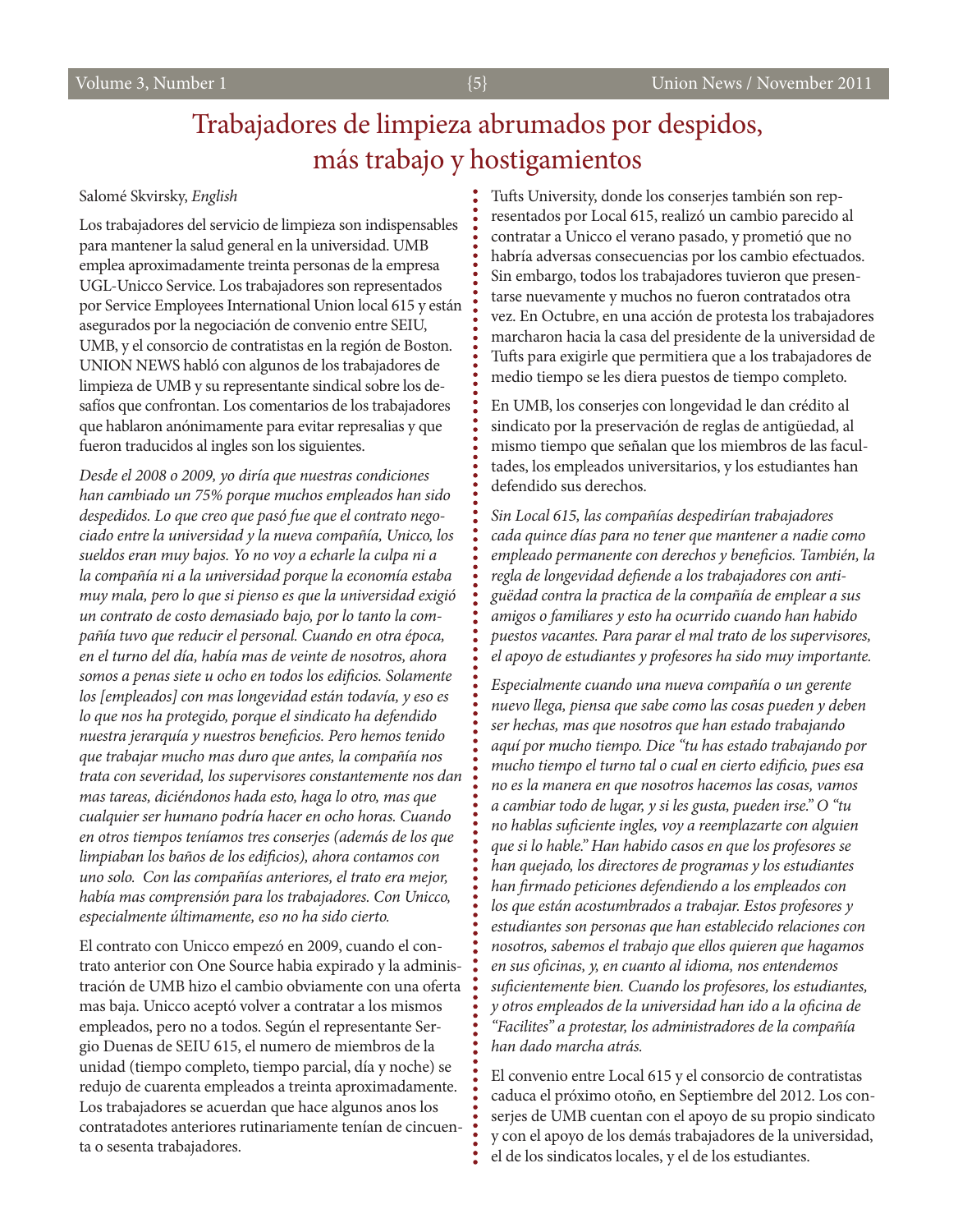### <span id="page-5-0"></span>Unions and Students Must Work Together to Save Higher Ed

The Future of Labor Organizing in Higher Education – Conference at UMB

### Dorothy Shubow Nelson, *Editor Union News*

"Unions should stop competing with one another." This statement is one of many compelling ideas heard at the Conference on the Future of Labor Organizing in Higher Education held at UMass Boston on Sept. 30 and October 1, 2011. Co-sponsored by the Labor Resource Center of UMB, SEIU Local 615, The MTA and The American Federation of Teachers, MA, this first annual international conference gathered 155 labor and student activists and scholars.

### **Time for Campus Labor Coalitions**

Conference organizers were intent on promoting strategies and values that would awake the dormant power of many union locals on campuses in America and around the world. A pressing theme, emerged immediately in the first plenary, the need for campus labor coalitions, where all workers would join together to preserve the integrity and missions of college campuses and protect the interests of those who work and study in these institutions.

Ed Childs, a dining hall worker, chef and union activist from Harvard offered an example of how this kind of coalition worked at Harvard. Childs pointed out that "dining hall workers and custodians helped pick the new President of Harvard." He added that their contract included language

that called for sustainable jobs and sustainable food.

As the first speaker in the Friday evening plenary, Susan Moir, Director of the Labor Resource Center at UMB asked, "How do we buck these global trends and respond to society's needs?" Her answer, one that was echoed by others, was "We must have a voice no matter where we work in the higher education industry." Moir pointed out that education workers are now facing what manufacturing workers faced in the 1960's and 1970's, consolidation, outsourcing, restructuring and speed-up. But she emphasized that this struggle is not just about wages and conditions of work. "We don't make refrigerators or battleships or microchips. We make citizens and we build democracy."

Moir assailed the high pay of some administrators, high student debt, the fostering of educational inequality, lack of transparency and accountability, and the treatment of students as consumers. She stressed the need for all educational workers to be involved, urging faculty to join this movement. But she added forcefully: "We do not invite faculty to lead us. A movement based only on faculty interests will be a movement to restore traditional institutions and faculty prerogatives."

### **"Our lives begin and end on whether or not we speak out on things that matter. Politicize Bargaining. Raise Questions." Joe Berry.**

Joe Berry, veteran labor organizer, author of the book Take Back the Ivory Tower, and founder of



### higher education. **Students Should Have Power and the**

### **Support of Labor Unions**

Students need to be enjoined in the work of running these campuses: token representation on the board of trustees or on college councils or committees is not sufficient. The meaningful and active participation and leadership of students is central to challenge the lopsided balance of power that has begun to affect the trajectory of higher education. All campus unions, as Alex Kulenovic of PHENOM stressed, should have been supporting the needs and rights of students all along, fighting against increased tuition, higher fees, high textbook costs and increased class size particularly in public educational institutions. "Students are under siege," said Kulenovic. A worker from Providence College, a private institution, supported the need for these campus labor coalitions. "The way state government has turned on the public sector, we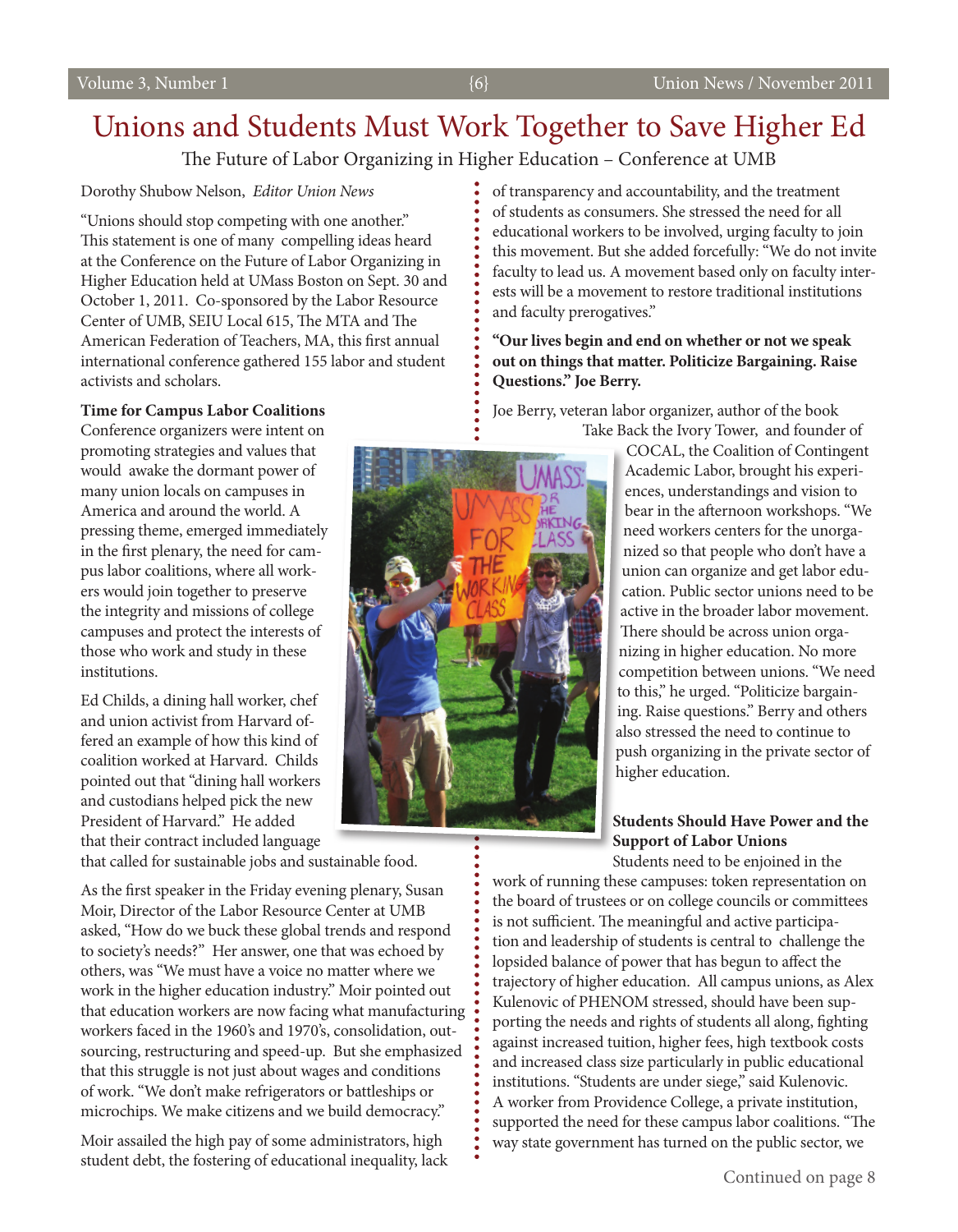# <span id="page-6-0"></span>Grievance Committee Takes *Tough* Stand

Michelle Gallagher, FSU/MTA Legal Consultant and Lorenzo Nencioli, *FSU Membership Coordinator* 

The FSU Grievance Committee has dubbed the 11-12 academic year the year of compliance. During the September, 2009 through May, 2010 round of negotiations with the administration-over the University College contract, the

FSU/MTA bargaining team announced several bargaining principles that guided their proposals. These principles were: to assure that the collective bargaining agreement was comprehensible, to guarantee that it could be implemented, and to make certain that it was enforceable. During the bargaining process the FSU/ MTA bargaining team

checked with the administration to be sure the terms and conditions the administration was agreeing to were in fact administrable. Revised provisions and new agreements, like the promise to distribute course priority lists to all affected non-tenure track faculty members by August 15th of each year are extremely important if bargaining unit members are to be able to determine whether or not their rights are being honored.

Other provisions of concern to the FSU/MTA include the timely processing of grievances, distribution of individual contracts to all faculty, recognition of the obligation to provide multi-year contracts to senior lecturers, and timely notification of eligibility for promotions. The FSU/MTA Grievance Committee has committed itself to monitoring these provisions and, where necessary, filing grievances to assure the contract language is

### **Grievance Officers**

**Philip Chassler,** American Studies, FSU Non-Tenure Track Grievance Officer (Philip.chassler@umb. edu)

÷

**Michelle Gallagher,** MTA Consultant (mgallagher@ massteacher.org)

**Larry Kaye,** Philosophy, FSU Vice President (larry. kaye@umb.edu)

**Jeff Keisler,** College of Management, FSU Tenure Track Faculty Grievance Officer (jeff.keisler@umb. edu)

honored. At present the FSU/MTA Grievance Committee is handling over 10 grievances. These grievance concerns largely stem from the list of issues mentioned above. In addition, FSU President Catherine Lynde notified the Chancellor of our expectation that from this point on, these contractual issues must be dealt with in a timely manner as required by the contract.

This effort is starting to have good results. All of the grievances filed were scheduled for hearings. Two of these were resolved at the initial step of the process, a rare occurrence at UMB. While we prefer to not have to file numerous grievances, the fact is the grievance procedure is the most effective way to resolve disputes and identify issues that need to be decided by a third neutral party in those circumstances when people have a different understanding of their respective obligations under the current

collective bargaining agreement.

It is vital that the parties clarify the differences in relation to the current agreement. These issues can then be raised in the next round of bargaining so that we can come to a common understanding in negotiations to make sure that whatever we agree to will be able to be implemented.

Members should feel free

to contact the FSU office or the grievance officers and staff listed here with their individual concerns whether or not that results in the filing of a grievance. We are happy to answer questions about the contract and/or employment related issues. In fact, we believe that the more our members know about the contract the stronger our union will be. If you wish to learn about the contract in greater detail join the FSU Grievance Committee (contact the FSU office for more information on this).